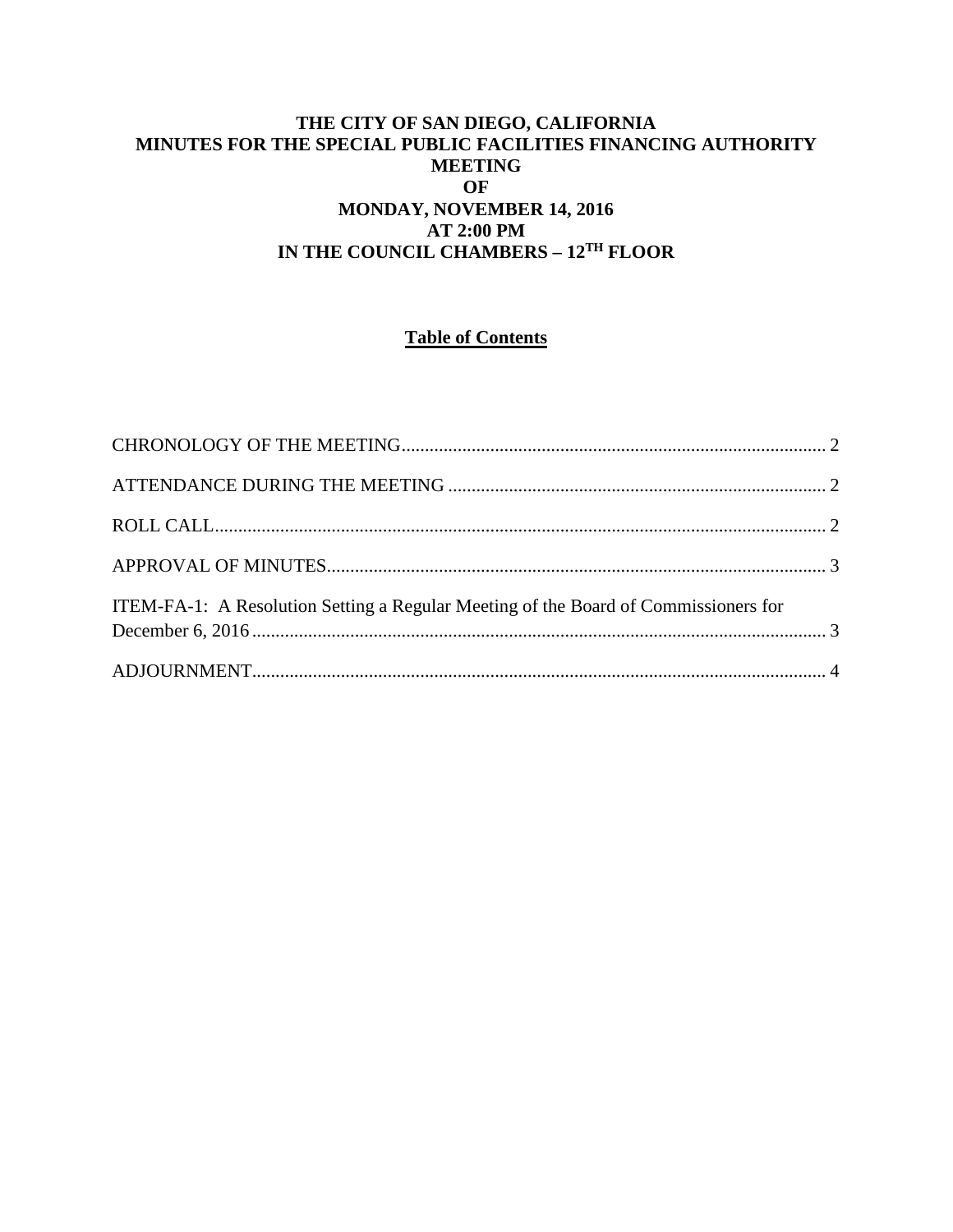### <span id="page-1-0"></span>CHRONOLOGY OF THE MEETING:

The meeting was called to order by Council President Lightner at 5:57 p.m. The meeting was adjourned by Council President Lightner at 5:58 p.m.

## <span id="page-1-1"></span>ATTENDANCE DURING THE MEETING:

PRESENT: CD-1 Council President Sherri Lightner CD-2 Councilmember Lorie Zapf CD-3 Councilmember Todd Gloria CD-4 Councilmember Myrtle Cole CD-5 Councilmember Mark Kersey CD-6 Councilmember Chris Cate CD-7 Councilmember Scott Sherman CD-8 Councilmember David Alvarez CD-9 Council President Pro Tem Marti Emerald

ABSENT: None.

CITY CLERK: Maland (sr).

## <span id="page-1-2"></span>ROLL CALL:

- (1) Council President Lightner-present
- (2) Councilmember Zapf-present
- (3) Councilmember Gloria-present
- (4) Councilmember Cole-present
- (5) Councilmember Kersey-present
- (6) Councilmember Cate-present
- (7) Councilmember Sherman-present
- (8) Councilmember Alvarez-present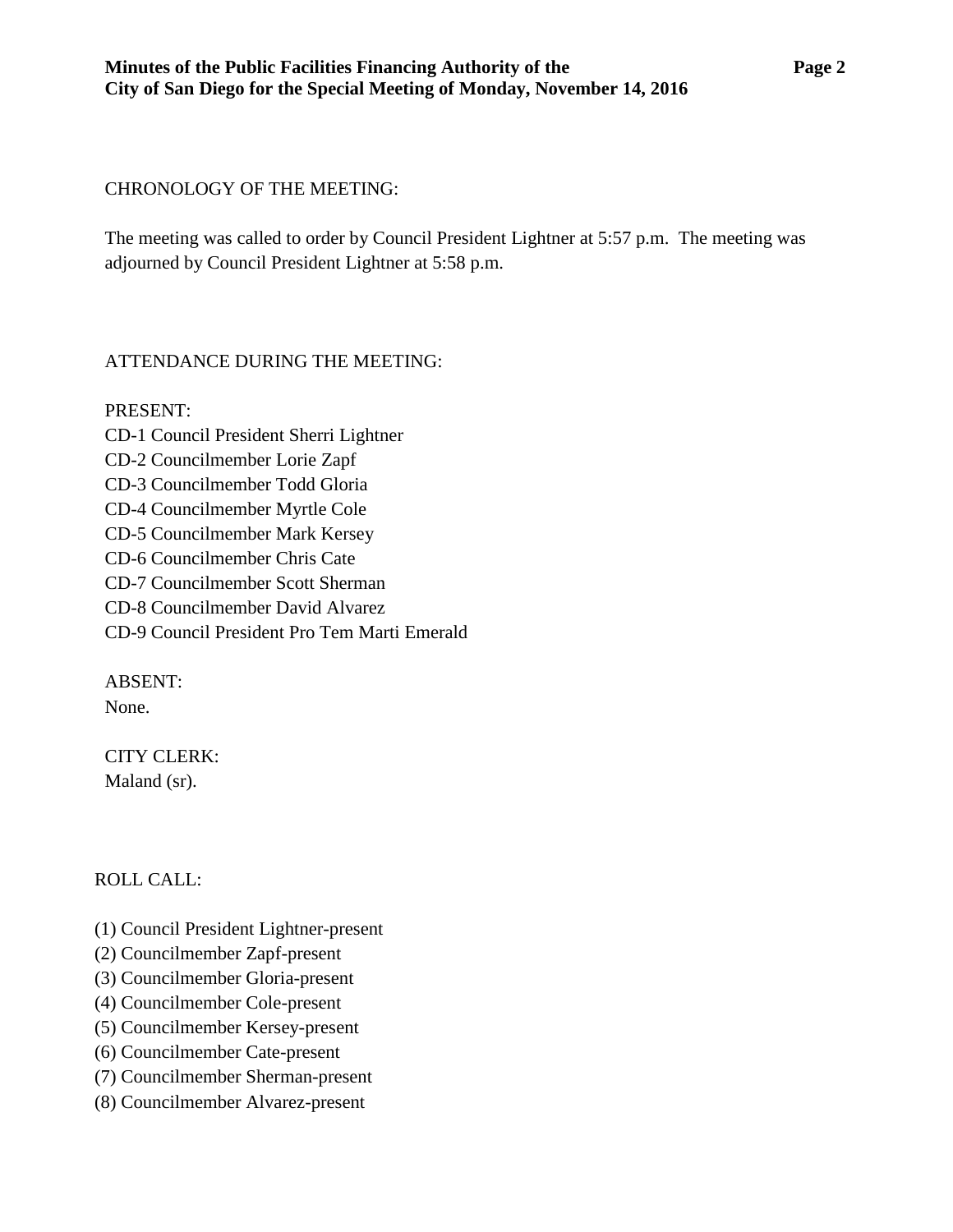(9) Council President Pro Tem Emerald-present

#### <span id="page-2-0"></span>APPROVAL OF MINUTES:

The Minutes for the following meeting were approved by Unanimous Consent.

APPROVED

[09-19-2016 -](http://www.sandiego.gov/sites/default/files/03-22-16-minutes.pdf) Special

COUNCIL ACTION: Start Time: 5:57 PM

<span id="page-2-1"></span>ITEM-FA-1: A Resolution Setting a Regular Meeting of the Board of Commissioners for December 6, 2016.

#### **ITEM DESCRIPTION:**

The Board will consider a resolution to set a regular meeting of the Board for December 6, 2016. A regular meeting is necessary to allow the Board to consider approval of the issuance of bonds.

## **CITY ATTORNEY'S RECOMMENDATION:**

Adopt the following resolution:

(FA-2016-7) ADOPTED AS RESOLUTION FA-2016-7

A Resolution of the Board of Commissioners of the Public Facilities Financing Authority of the City of San Diego calling a regular meeting of the Board for December 6, 2016.

## **SUPPORTING INFORMATION:**

FISCAL CONSIDERATIONS: N/A

PREVIOUS BOARD ACTION: None.

Primary Contact\City Attorney\Phone: Brant Will\619-236-6220, MS 59

COUNCIL ACTION: Start Time: 5:57 PM

MOTION BY MARTI EMERALD TO ADOPT. Second by Chris Cate.